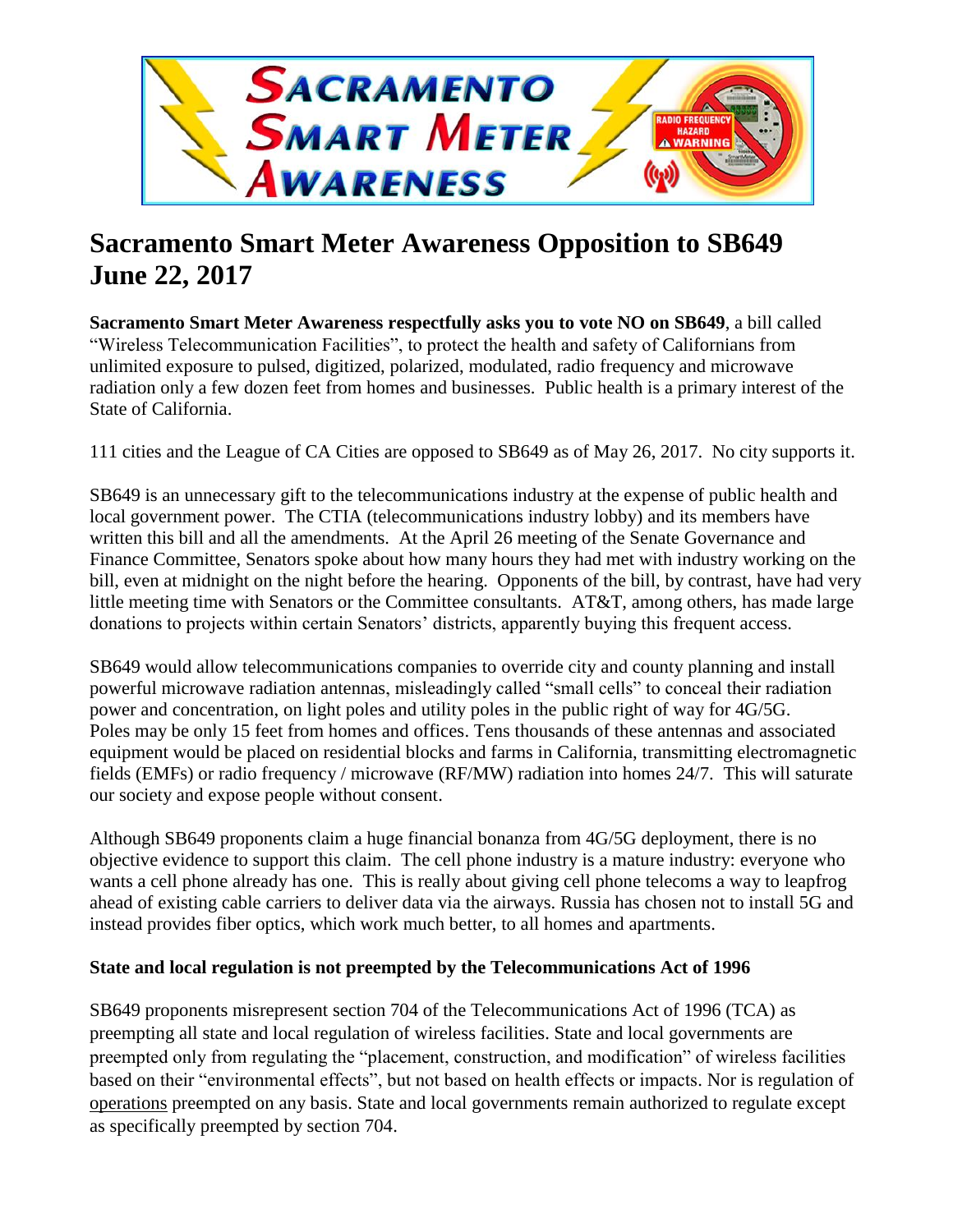#### **There are three main reasons for opposing SB649**:

- Health damage to humans and all living things based on extensive scientific research
- Violation of federal laws, and
- Violation of the powers of local government protected by the California State Constitution

## **Health impacts to humans and all living things based on extensive scientific research**

The Chair of the original FCC guideline Committee himself, John Osepchuk, acknowledges >20,000 scientific studies, with immediate, short-term and/or long-term adverse effects from RF/MW radiation.

Wireless radiation penetrates the brain, heart, and reproductive organs, causing injury to all of them. Pulsed, digitized, polarized and modulated RF/MW radiation, which has never been this close to homes, offices and farm animals, is a "hazard", as acknowledged by IEEE and FCC in 1991 in the guideline setting process. The bill would result in scientifically established hazardous radiation exposure to humans and all living things in California.

The California Medical Association passed a resolution on December 7, 2014 acknowledging the scientific evidence of the biological harms of wireless radiation and calling for lower, more protective exposure limits. It said, in part:

"Whereas scientists are increasingly identifying EMF from wireless devices as a new form of environmental pollution with a growing body of peer reviewed scientific evidence finding significant adverse health and biologic effects on living organisms with exposure to low levels of non-ionizing microwaves currently approved and used in wireless communication"

https://ehtrust.org/the-california-medical-association-wireless-resolution/

The International EMF Scientist Appeal was initially signed on May 11, 2015 by 190 scientists from 39 nations. These scientists have collectively published over 2,000 peer-reviewed papers on the biological or health effects of non-ionizing radiation. It said, in part:

"We are scientists engaged in the study of biological and health effects of non-ionizing electromagnetic fields (EMF). Based upon peer-reviewed, published research, we have serious concerns regarding the ubiquitous and increasing exposure to EMF generated by electric and wireless devices. These include– but are not limited to–radiofrequency radiation (RFR) emitting devices, such as cellular and cordless phones and their base stations, Wi-Fi, broadcast antennas, smart meters, and baby monitors as well as electric devices and infra-structures used in the delivery of electricity that generate extremely-low frequency electromagnetic field (ELF EMF).

## "Scientific basis for our common concerns

"Numerous recent scientific publications have shown that EMF affects living organisms at levels well below most international and national guidelines. Effects include increased cancer risk, cellular stress, increase in harmful free radicals, genetic damages, structural and functional changes of the reproductive system, learning and memory deficits, neurological disorders, and negative impacts on general well-being in humans. Damage goes well beyond the human race, as there is growing evidence of harmful effects to both plant and animal life.

"These findings justify our appeal to the United Nations (UN) and, all member States in the world, to encourage the World Health Organization (WHO) to exert strong leadership in fostering the development of more protective EMF guidelines, encouraging precautionary measures, and educating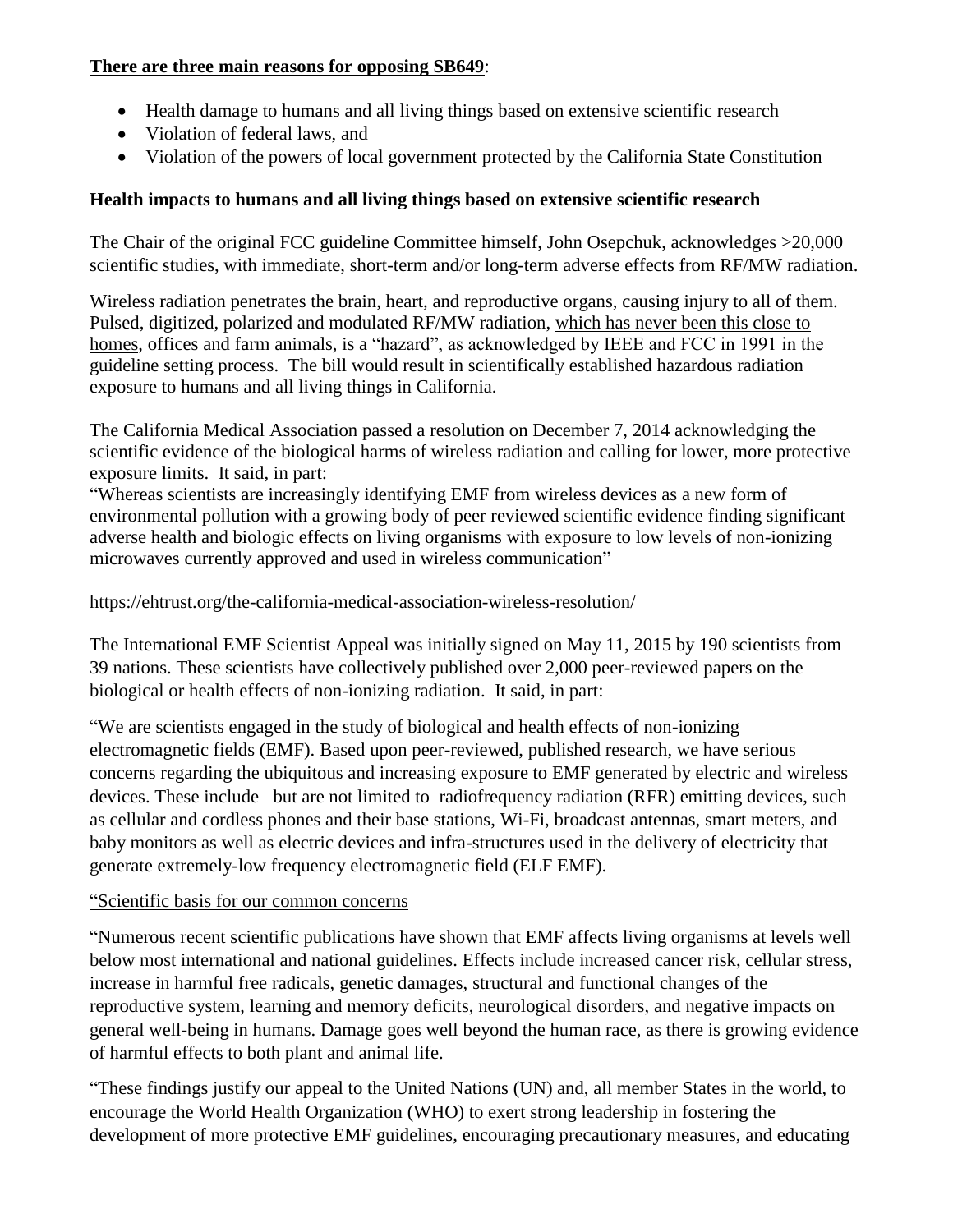the public about health risks, particularly risk to children and fetal development. By not taking action, the WHO is failing to fulfill its role as the preeminent international public health agency."

#### https://emfscientist.org/

Microwaves that are 2-4 inches in length are optimally absorbed by the human brain, heart, liver, thyroid, kidneys, and reproductive organs, impairing their functions. Effects include headaches, insomnia, tinnitus, heart arrhythmia, suppressed melatonin production (essential for sleep, productivity and the immune system), DNA damage and much more.

SB649 does not provide for monitoring of actual radiation emissions from 4G/5G antenna radiation. The only supposed health and safety protection in the bill is the allowance that a city or county can require the telecom company to submit additional information showing that the radiation transmitter antenna complies with a federal regulation. However, that federal regulation does not require ANY monitoring. The bill would even *prevent* a city or county from requiring any monitoring of the radiation emissions! Nor is there any limit on the input power, which in Palo Alto is 300–500 Watts.

The relevant FCC guidelines were based in fraud from the start and have not been updated since 1996 to reflect current scientific knowledge. They only seek to protect against harm associated with tissue heating, but studies show a wide range of health impacts from RF/MW radiation at levels far below that which creates tissue heating. The guidelines are based on a flawed test of a plastic doll head filled with a fluid. They only regulate exposure per second, not total exposure over time, known as dose. They fail to protect children, whose brains are still developing and whose skulls are thinner than adult skulls. State and local health and safety regulations for electromagnetic radiation do not exist.

## **Violation of federal laws**

SB 649 would also violate the Americans with Disabilities Act (ADA) and the Federal Fair Housing Act. These laws guarantee equal access for all, but SB 649 would make most public places and federal housing, (and all housing), uninhabitable for already injured, impaired and/or electromagnetically sensitive (EMS) persons. SB649 says it requires compliance with ADA, but this is impossible because pulsed, digitized, polarized and modulated RF/MW radiation is harmful.

## **Violation of the powers of local government**

By their police powers granted by Article XI of the California Constitution, cities retain broad discretion to legislate for public purposes and for the general welfare, including but not limited to matters of public health, safety and consumer protection. Cities also retain their authority under Article XII, § 8 of the California Constitution to grant franchises for public utilities and pursuant to California Public Utilities Code § 6203, "may in such a franchise impose such other and additional terms and conditions . . . whether governmental or contractual in character, as in the judgment of the legislative body are to the public interest." The Legislature can't take away from cities a power granted to the cities by the California Constitution.

Section 65964.2. (a)(3) of the bill requires, "The small cell is not located on a fire department facility." This conflicts with the California Constitution: "(b) A citizen or class of citizens may not be granted privileges or immunities not granted on the same terms to all citizens." (Article I, Section 7) Every Californian deserves to be protected as SB649 exempts and protects firefighters at work.

SB649 would cause chronic health problems and loss of productivity for millions of Californians at home and at work. It would also would kill bees, essential to California's agricultural sector.